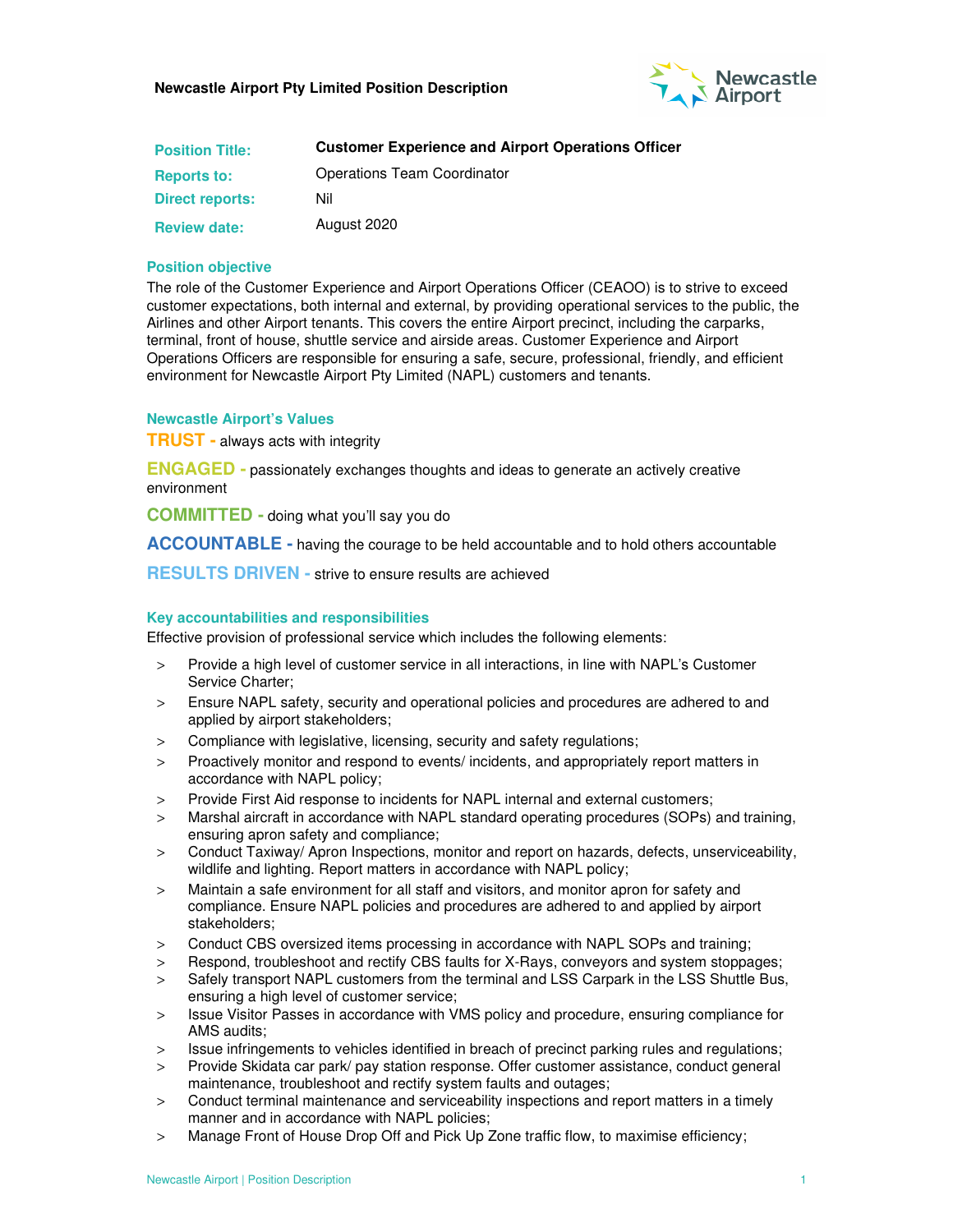#### **Newcastle Airport Pty Limited Position Description**



- > Provide support and assistance to NAPL teams with set up of events, minor maintenance and ASIC supervision; and
- > Complete any other duties within your skills and abilities, as required by your Manager.

## **Qualifications and experience**

Essential:

- > Current Driver's License
- > Customer service experience
- > First Response medical qualifications
- > Computer literate with an understanding of the Microsoft Office suite software

Desirable:

- > Experience or qualifications in aviation operations or in an Airport environment
- > Previous experience in manual handling environment
- > Current Light Rigid Motor Vehicle License

#### **Work Health and Safety**

While at work NAPL workers must:

- > Take reasonable care for their own health and safety
- > Take reasonable care that their acts or omissions do not adversely affect the health and safety of other persons
- > Comply with any reasonable instruction that is given to allow NAPL to comply with the WHS Act
- > Cooperate with NAPL policies and procedures relating to health or safety.

#### **Value Behaviours**

Our culture is underpinned by core values and behaviours, which define how we do business. All employees are expected to demonstrate our values and behaviours at all times, as follows:

| <b>Value</b>                                  | <b>Behaviours</b>                                                                                |
|-----------------------------------------------|--------------------------------------------------------------------------------------------------|
| <b>Trust</b>                                  | $\checkmark$ Practices open and transparent communication.                                       |
| Always acts with                              | Is a supportive team player.                                                                     |
| integrity                                     | Consistently demonstrates honesty and ethical behaviour.<br>✔                                    |
|                                               | Demonstrates a healthy respect for others, equality and inclusiveness.                           |
|                                               | $\checkmark$ Applies an open door policy and is willing to offer input and ask for help.         |
| <b>Engaged</b>                                | Supports other staff in need across the business.                                                |
| Passionately<br>exchanges thoughts            | Shares knowledge and collaborates with others.<br>✔                                              |
| and ideas to generate<br>an actively creative | Approaches work with a positive attitude.                                                        |
| environment                                   | Supports progressive and forward thinking.                                                       |
|                                               | Openly engages in healthy conflict by respectfully discussing different ideas and opinions.<br>✔ |
| <b>Committed</b>                              | Helpful and assists other staff / teams in need wherever possible.                               |
| Doing what you say<br>you'll do               | Consistently "walks the talk" by doing what they say they'll do.                                 |
|                                               | Consistently demonstrates a "can do" attitude.                                                   |
|                                               | Reliable and consistent in their approach to work.<br>✔                                          |
|                                               | Open and adaptable to change to meet the growing needs of our business.                          |
|                                               | Open to giving and receiving constructive feedback as an opportunity to learn.                   |
|                                               |                                                                                                  |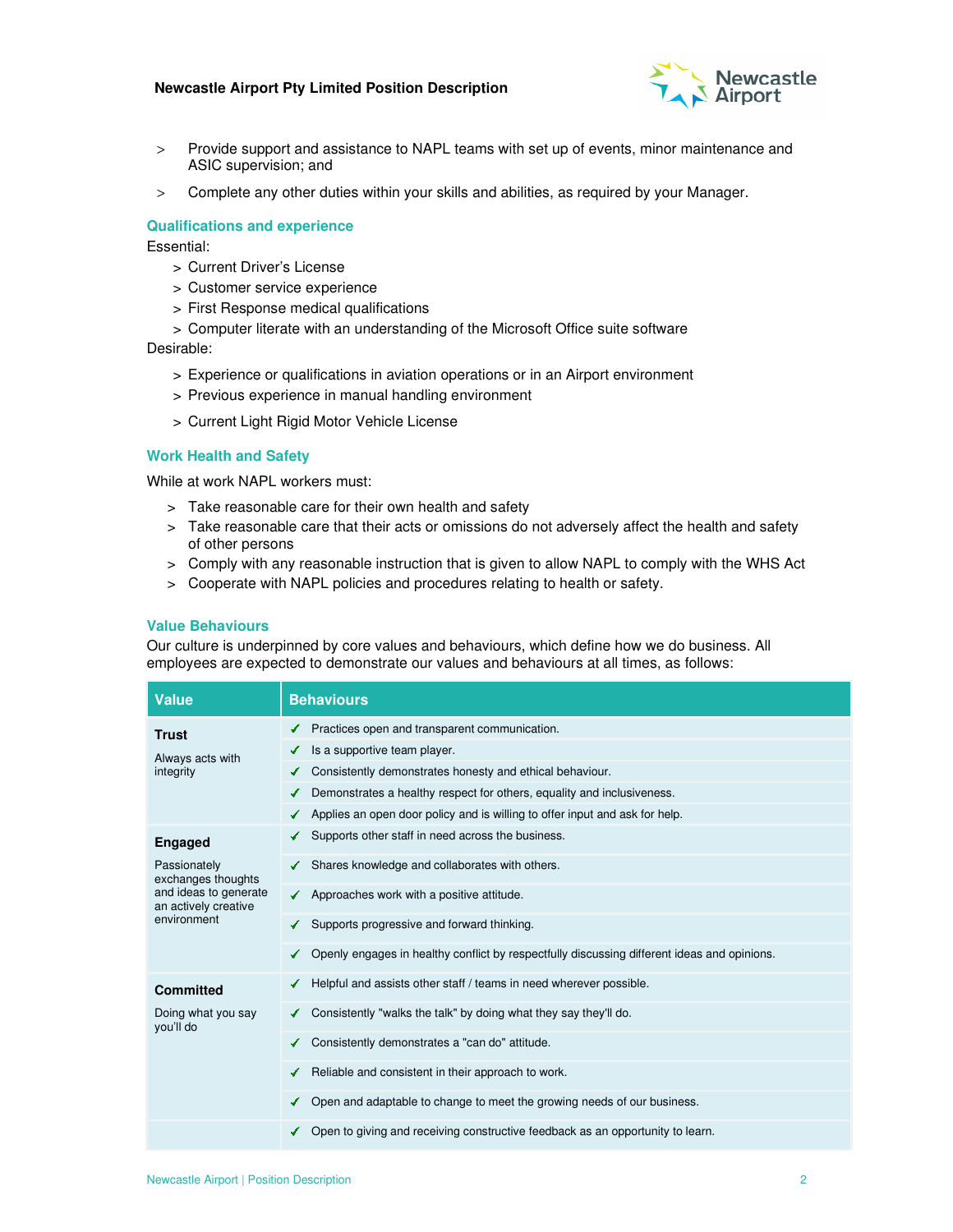## **Newcastle Airport Pty Limited Position Description**



| Value                                                                             | <b>Behaviours</b>                                                                                     |
|-----------------------------------------------------------------------------------|-------------------------------------------------------------------------------------------------------|
| Accountable                                                                       | Takes responsibility for their actions.<br>✔                                                          |
| Having the courage to<br>be held accountable<br>and to hold others<br>accountable | Proactively seeks advice and input from others to stimulate learning and innovation.<br>$\mathcal{L}$ |
|                                                                                   | Is committed to being truthful with each other.<br>✔                                                  |
|                                                                                   | Applies consistent standards across the organisation.<br>✔                                            |
| <b>Results Driven</b>                                                             | Adopts a strategic approach to achieve business goals.<br>✔                                           |
| Strive to ensure<br>results are achieved                                          | Adopts big picture thinking and commitment to achieving business goals.<br>✔                          |
|                                                                                   | Ensures goals are clearly understood which they are focussed on achieving.<br>✔                       |
|                                                                                   | Employs effective strategies to ensure goals are achievable.<br>✔                                     |
|                                                                                   | Prioritises own work effectively and communicates capacity constraints early.<br>✔                    |

# **Position description approved**

| Employee   | Date |  |
|------------|------|--|
| Supervisor | Date |  |

# **Work Environment Description**

The following work environment description outlines the inherent requirements of the Customer Experience and Airport Operations Officer role and indicates how frequently each of these requirements would be performed.

NAPL is committed to providing reasonable adjustment and ensuring all individuals have equal opportunities in the workplace.

| <b>Administrative</b>       | <b>Frequency</b> |
|-----------------------------|------------------|
| Telephone Use               | Occasionally     |
| General computer use        | Frequently       |
| Extensive keying/data entry | Occasionally     |
| Graphical/analytical based  | Never            |
| Sitting at a desk           | Occasionally     |
| Standing for long periods   | Frequently       |
| Designated workstation      | Occasionally     |

| <b>Standard Hours</b>                 | <b>Frequency</b> |
|---------------------------------------|------------------|
| Flexible working hours                | Never            |
| Fixed or specified start/finish times | Frequently       |